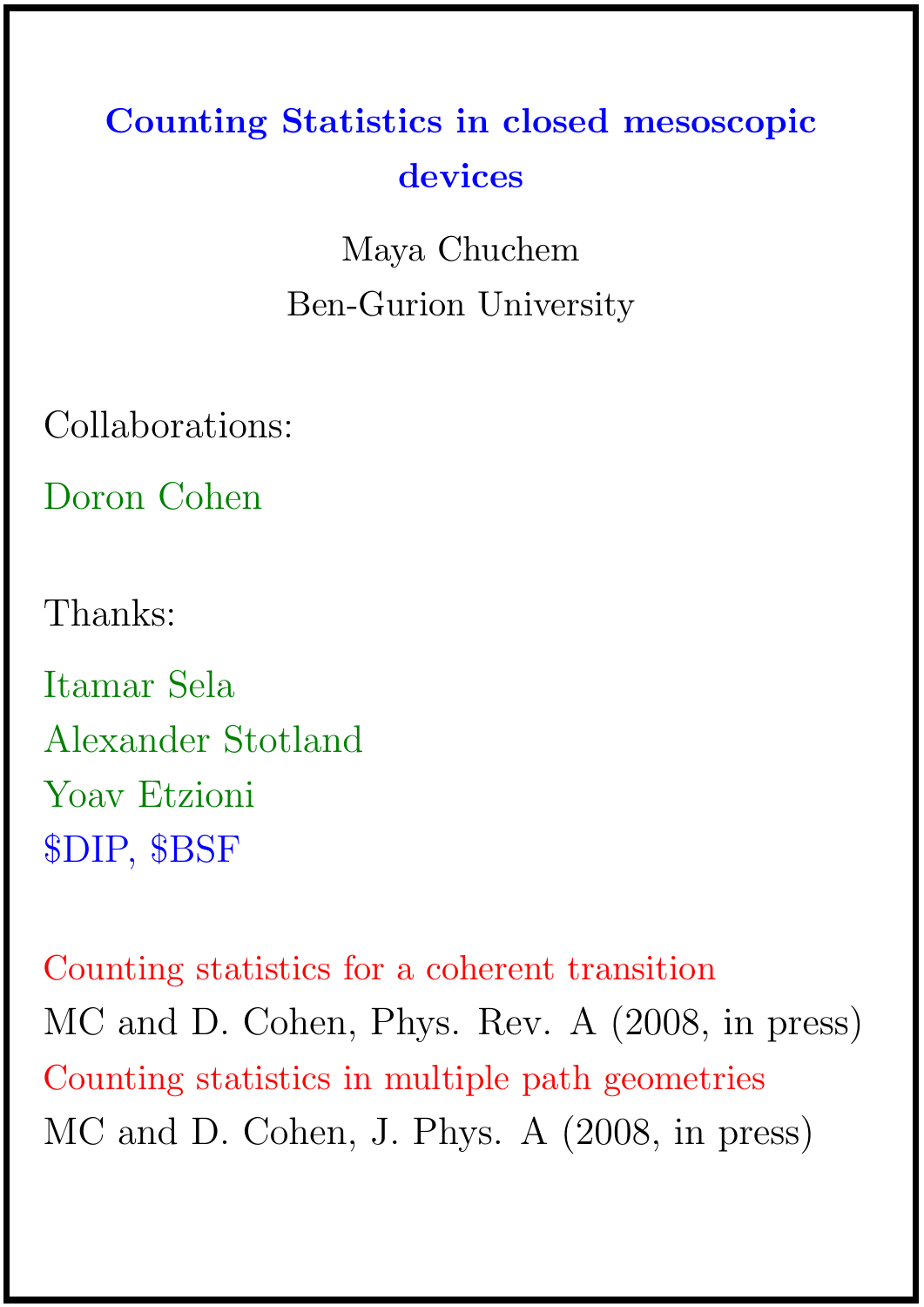### **Outline**







2 site system FCS for a coherent transition



3 site system  $Var(Q)$  for quantum stirring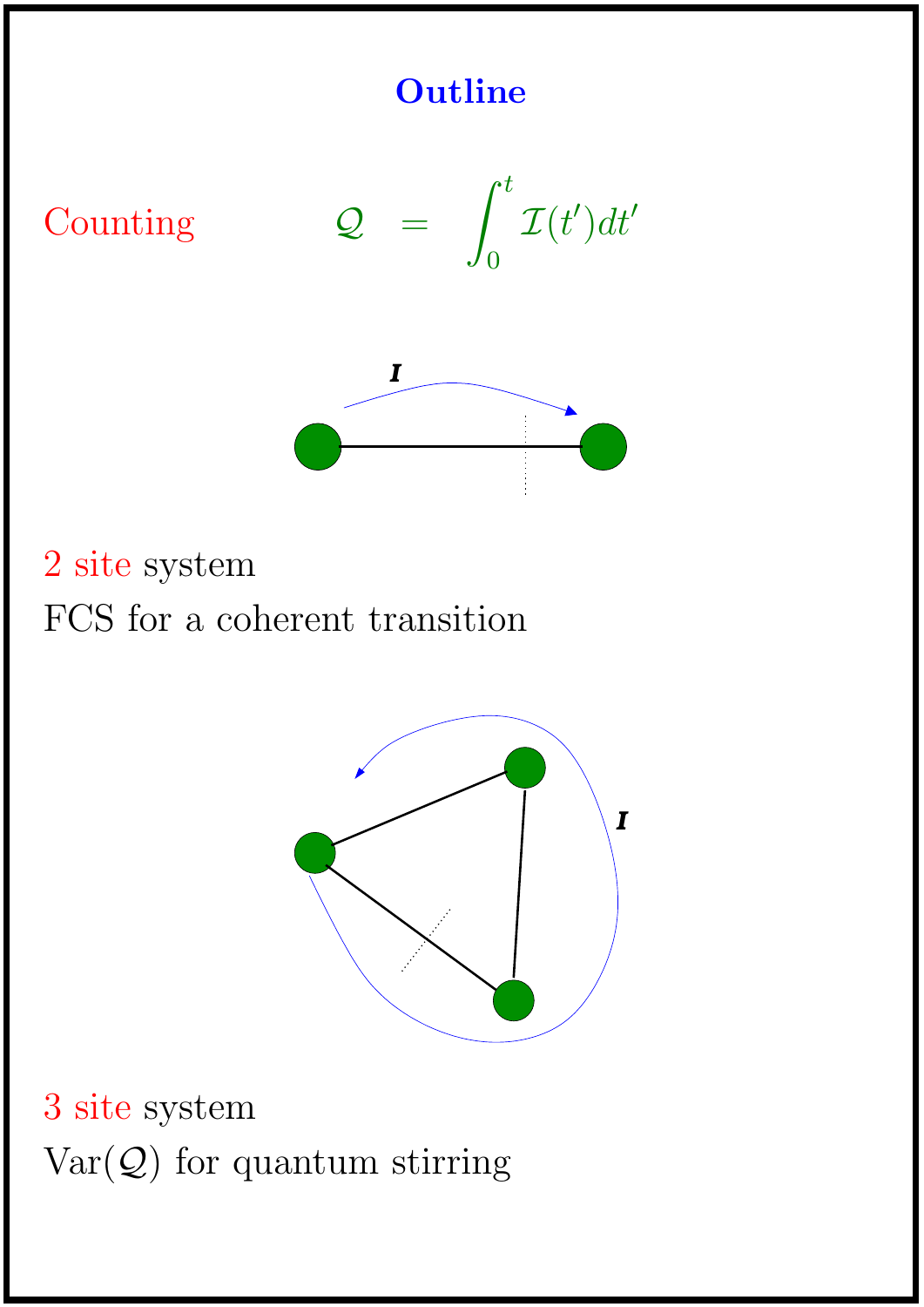## Counting Statistics, the model



The current through one bond operator:

 $\sqrt{ }$  $\overline{\mathcal{L}}$  $0$   $ic_1$   $0$  $-ic_1$  0 0 0 0 0  $\setminus$  $\begin{array}{c} \hline \end{array}$ 

The counting operator:  $\mathcal{Q}$ 

$$
=\int_0^t{\cal I}(t')dt'
$$

 $\langle \mathcal{Q} \rangle$  =??? Var $(\mathcal{Q})$  =??? P( $Q$ ) =???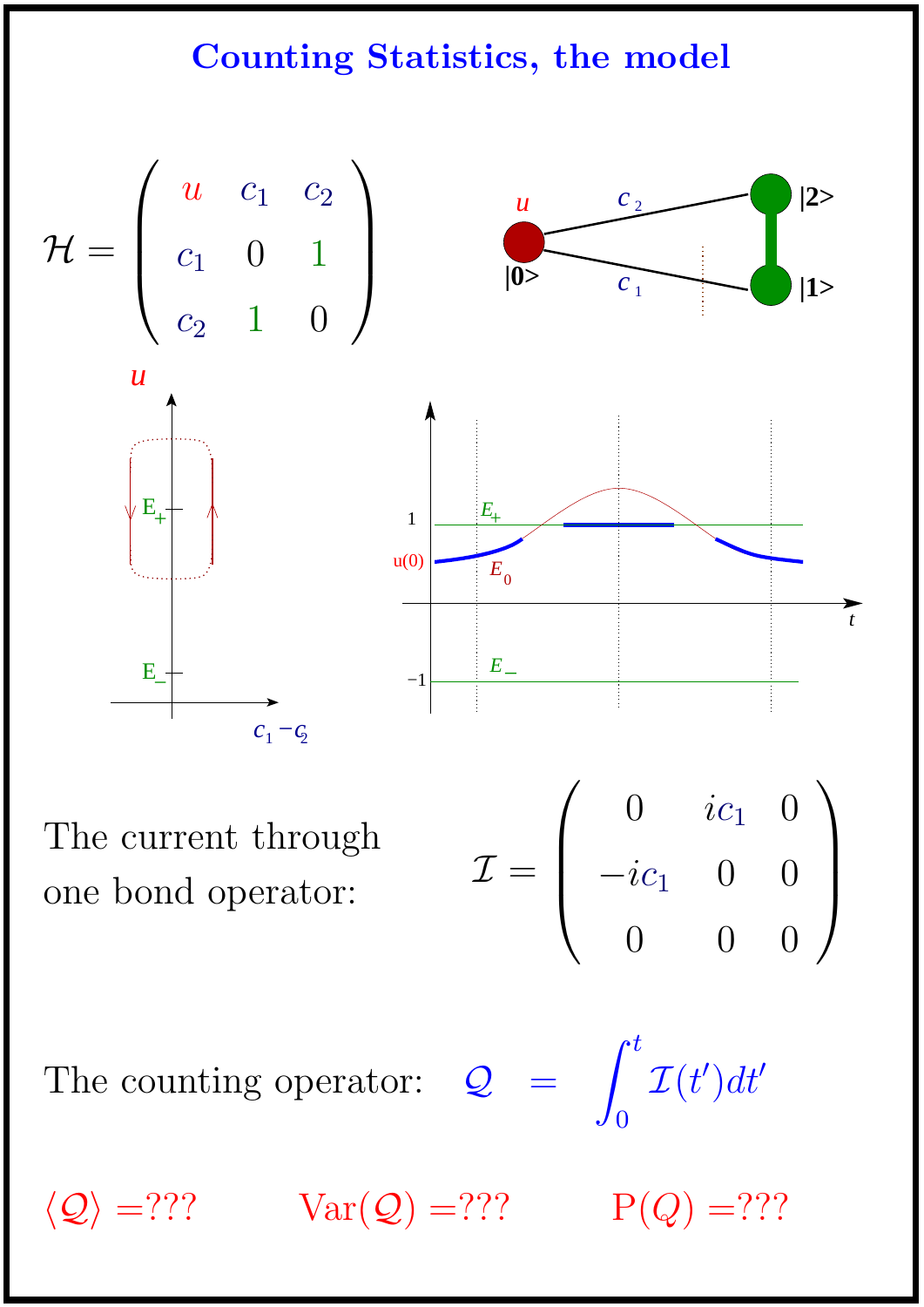### Main results

For a half a cycle:

$$
p = 1 - P_{Lz}
$$
  
\n
$$
\langle Q \rangle = \lambda p
$$
  
\n
$$
Var(Q) = \lambda^2 (1 - p)p \neq (1 - \lambda p)\lambda p
$$
  
\n
$$
P_{Lz} = e^{-\frac{\pi (c_1 + c_2)^2}{\dot{a}}}, \quad \lambda = \frac{c_1}{c_1 + c_2} = \text{splitting ratio}
$$

For a full stirring cycle:

$$
p \approx \left| e^{i\varphi_1} - e^{i\varphi_2} \right|^2 P_{\text{LZ}}
$$

$$
\langle \mathcal{Q} \rangle \approx \lambda_{\circlearrowleft} - \lambda_{\circlearrowright}
$$

$$
\text{Var}(\mathcal{Q}) \approx \left| \lambda_{\circlearrowleft} e^{i\varphi_1} + \lambda_{\circlearrowright} e^{i\varphi_2} \right|^2 P_{\text{LZ}}
$$

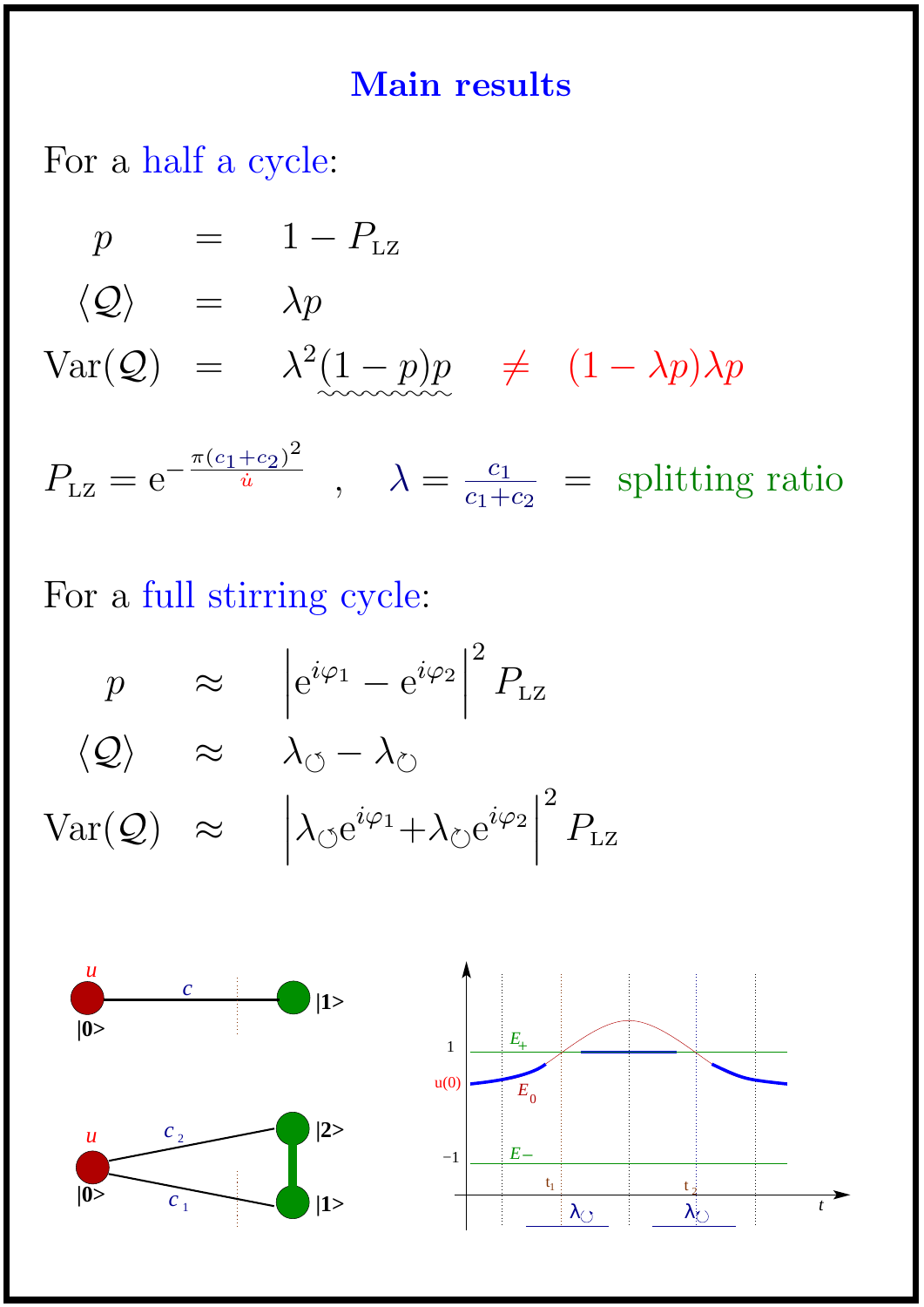Counting statistics for a coherent transition

$$
\mathcal{H} = \begin{pmatrix} u(t) & c \\ c & E_1 \end{pmatrix} \qquad \begin{array}{c} u & \overbrace{c} & \overbrace{c} \\ 0 & \overbrace{c} & 1 \end{array}
$$

## Naive expectation:

Given the probability  $p$  to make the transition

$$
P(Q) = \begin{cases} 1-p & \text{for } Q = 0 \\ p & \text{for } Q = 1 \end{cases}
$$
  

$$
\langle Q^k \rangle = P(1) \cdot 1^k + P(0) \cdot 0^k = p
$$
  

$$
Var(Q) = (1-p)p
$$

Quantum result:

$$
P(Q) = \begin{cases} p_{-} & \text{for } Q = Q_{-} \\ p_{+} & \text{for } Q = Q_{+} \end{cases}
$$

where

$$
Q_{\pm} = \pm \sqrt{p}
$$
,  $p_{\pm} = \frac{1}{2} (1 \pm \sqrt{p})$ 

hence

$$
\langle \mathcal{Q}^k \rangle = p_+ Q_+^k + p_- Q_-^k = p^{\left\lfloor \frac{k+1}{2} \right\rfloor}
$$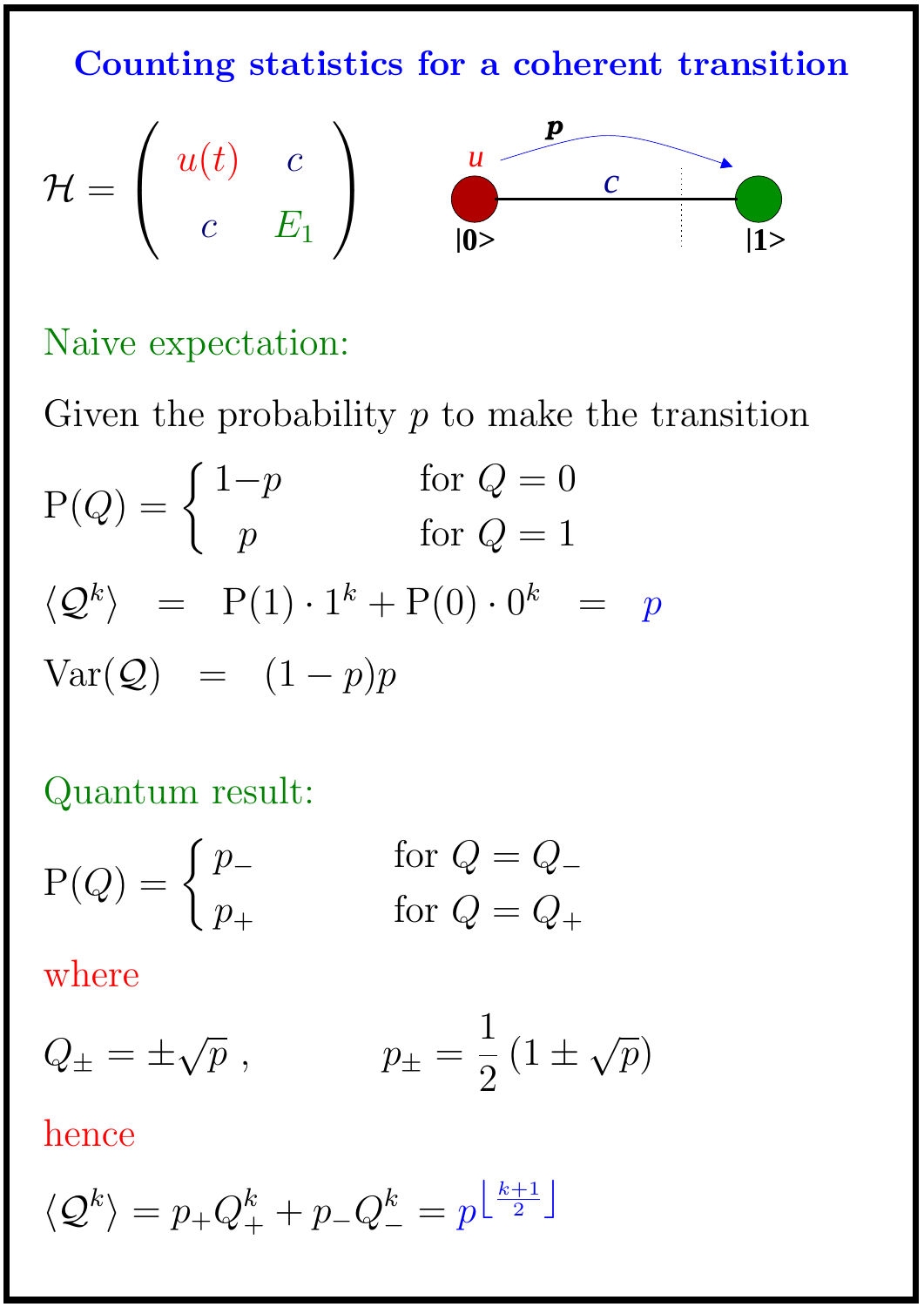#### The measurement of  $Q$ , FCS

The distribution  $P(Q)$  can be determined using a continuous measurement scheme.

In such setup the current induces (so to say) a "translation" of a Von-Neumann pointer.

$$
H_{\text{total}} = H_{\text{system}} - I x + H_{\text{pointer}}(x, q)
$$

One can measure the quasi distribution  $P(Q; x)$ :

$$
P(Q; x = 0) = \frac{1}{2\pi} \int \left\langle \left[ T e^{-i\frac{r}{2}Q} \right]^{\dagger} \left[ T e^{+i\frac{r}{2}Q} \right] \right\rangle e^{-iQr} dr
$$

If we ignore time ordering we get:

$$
P(Q) = \frac{1}{2\pi} \int \langle e^{+ir\mathcal{Q}} \rangle e^{-iQr} dr = \langle \delta(Q - \mathcal{Q}) \rangle
$$

H. Everett, Rev. Mod. Phys. 29, 454 (1957). L.S. Levitov and G.B. Lesovik, JETP Letters (1992). L.S. Levitov and G.B. Lesovik, JETP Letters (1993). Y.V. Nazarov and M. Kindermann, EPJ B (2003).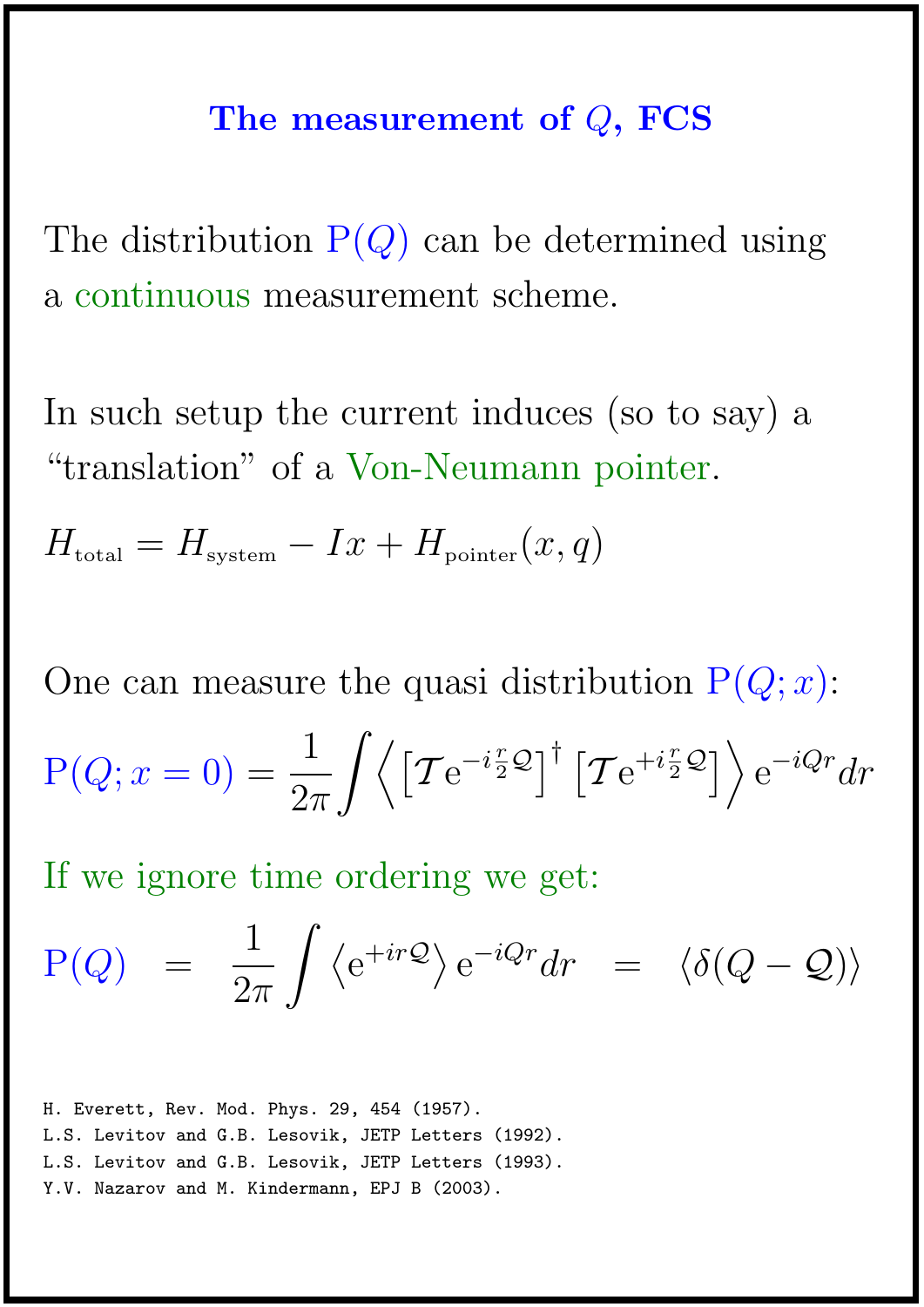FCS for a coherent Bloch transition

$$
\rho_t(q,x) = \int P(q - q'; x) \rho_0(q', x) dq'
$$

 $P_{cl}(Q) =$  $\int 1-p$  for  $Q=0$  $p \text{ for } Q = 1$  $P_{naive}(Q) =$ 

$$
\begin{cases} p_- & \text{for } Q = Q_- \\ p_+ & \text{for } Q = Q_+ \end{cases}
$$

$$
\mathbf{P}_{qm}(Q; x=0)
$$





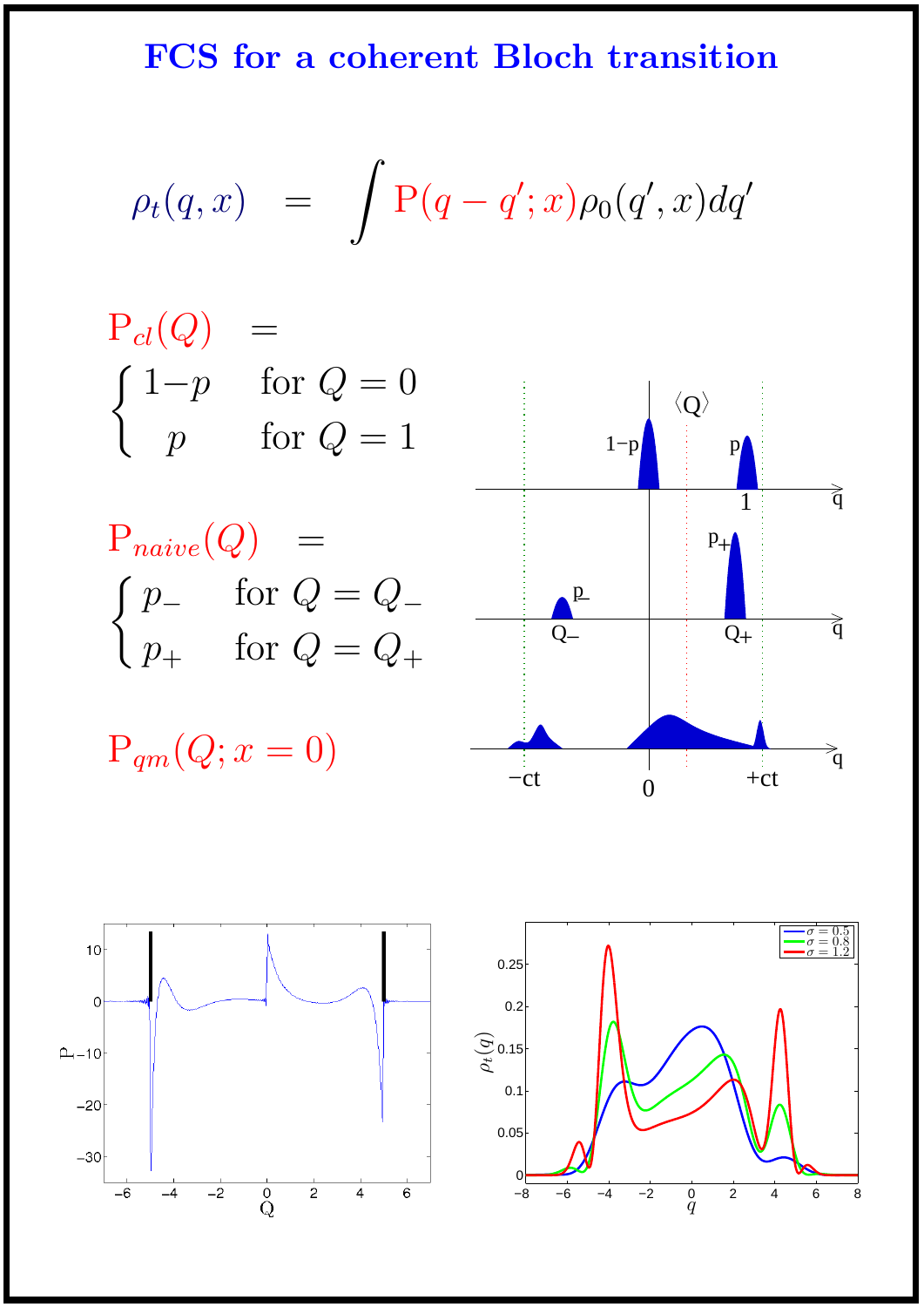Calculation of the variance of a LZ crossing



leading order adiabatic approximation:

$$
U(t) \approx \sum_{n} \left| n(t) \right\rangle \exp\left[ -i \int_{t_0}^{t} E_n(t') dt' \right] \left\langle n(t_0) \right|
$$
  

$$
\mathcal{I}(t)_{nm} = \left\langle n | U(t)^{\dagger} \mathcal{I} U(t) | m \right\rangle
$$
  

$$
\approx \left\langle n(t) | \mathcal{I} | m(t) \right\rangle \exp\left[ i \int_{t_0}^{t} E_{nm}(t') dt' \right]
$$
  

$$
Q \equiv \left( \begin{array}{cc} +Q_{\parallel} & iQ_{\perp} \\ -iQ_{\perp}^{*} & -Q_{\parallel} \end{array} \right)
$$
  

$$
Var(Q) = |Q_{\perp}|^2 \approx \left| c \int_{-\infty}^{\infty} e^{i\Phi(t)} dt \right|^{2}
$$
  

$$
\Phi(t) \equiv \int_{0}^{t} \sqrt{(it')^2 + (2c)^2} dt'
$$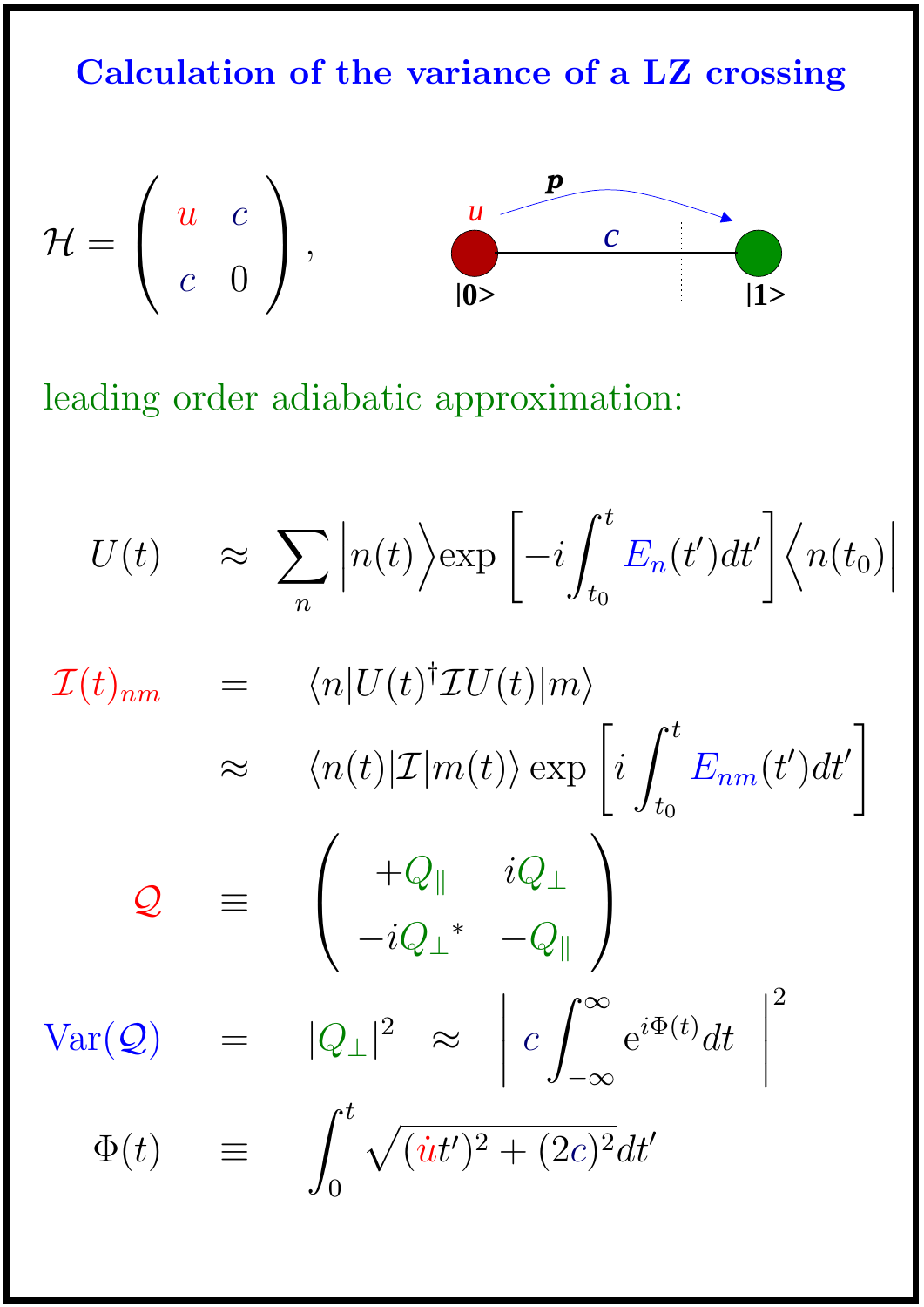## The LZ transition calculation

$$
P_{\text{LZ}} \approx \left| c \int_{-\infty}^{\infty} \frac{\dot{u}}{(\dot{u}t)^2 + (2c)^2} e^{i\Phi(t)} dt \right|^2
$$

$$
= \left| \frac{1}{2} \int_{-\infty}^{\infty} \frac{1}{\cosh(z)} e^{i\Phi(z)} dz \right|^2
$$

$$
\text{Var}(\mathcal{Q}) \approx \left| c \int_{-\infty}^{\infty} e^{i\Phi(t)} dt \right|^2
$$

$$
= \left| \frac{2c^2}{\dot{u}} \int_{-\infty}^{\infty} \cosh(z) e^{i\Phi(z)} dz \right|^2
$$

???  $Var(Q) = (1-P_{LZ})P_{LZ}$  ???



$$
P_{\text{LZ}} \sim \left(\frac{\pi}{3}\right)^2 \exp\left[-\frac{\pi c^2}{\dot{u}}\right]
$$

$$
\text{Var}(\mathcal{Q}) \sim \left(\frac{2c^2}{\dot{u}}\right)^{2/3} \exp\left[-\frac{\pi c^2}{\dot{u}}\right]
$$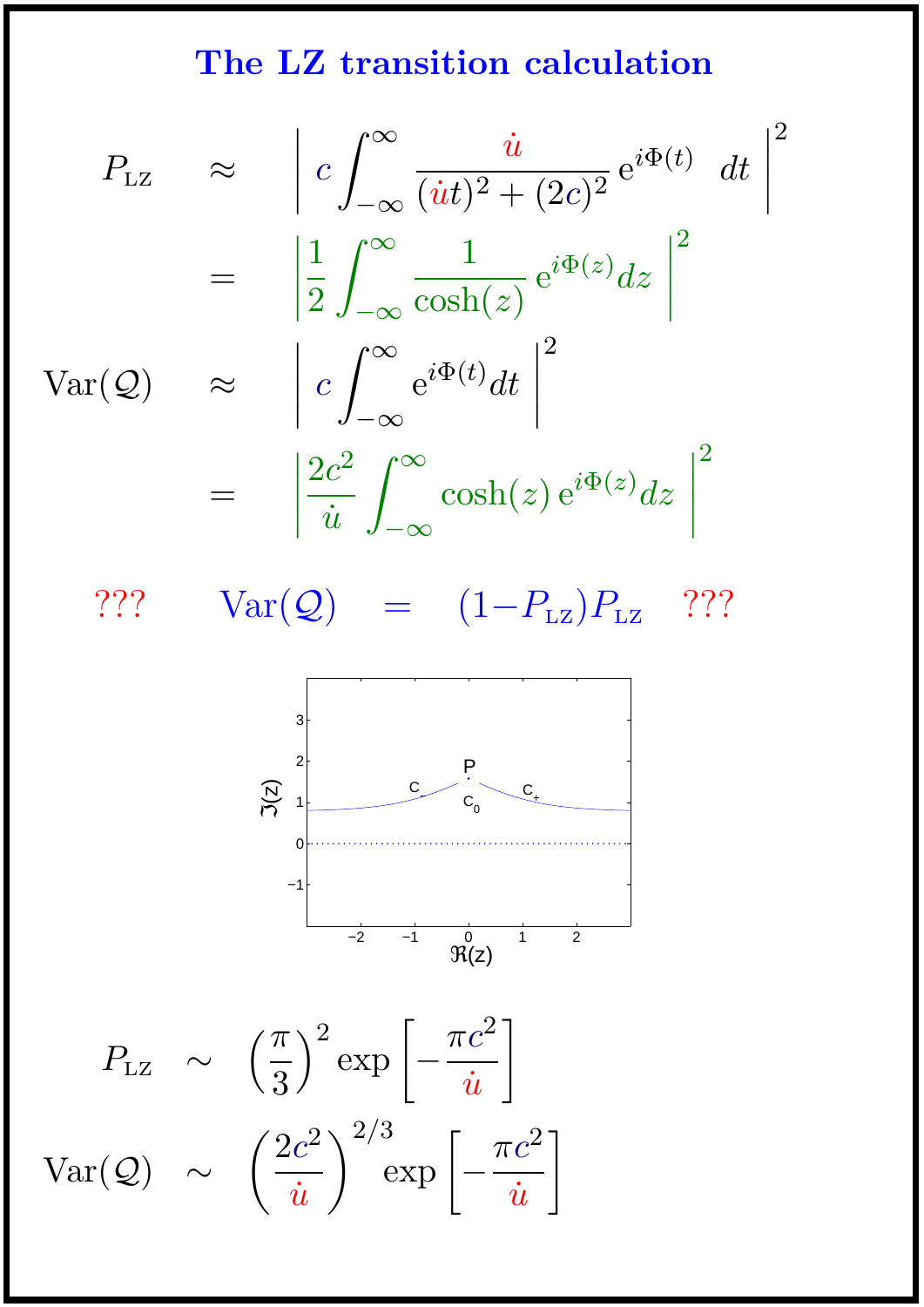Restricted quantum-classical correspondence

 $\mathcal{N} =$  occupation operator (eigenvalues = 0, 1)  $\mathcal{I} =$  current operator

Heisenberg equation of motion:

$$
\frac{d}{dt}\mathcal{N}(t) = \mathcal{I}(t)
$$

leads to

$$
\mathcal{N}(t) - \mathcal{N}(0) = \mathcal{Q}
$$

hence

$$
\langle \mathcal{Q}^k \rangle = \langle (\mathcal{N}(t) - \mathcal{N}(0))^k \rangle \stackrel{?}{=} \langle \mathcal{N}^k \rangle_t = p
$$
  
for  $k = 1, 2$  only

Restricted QCC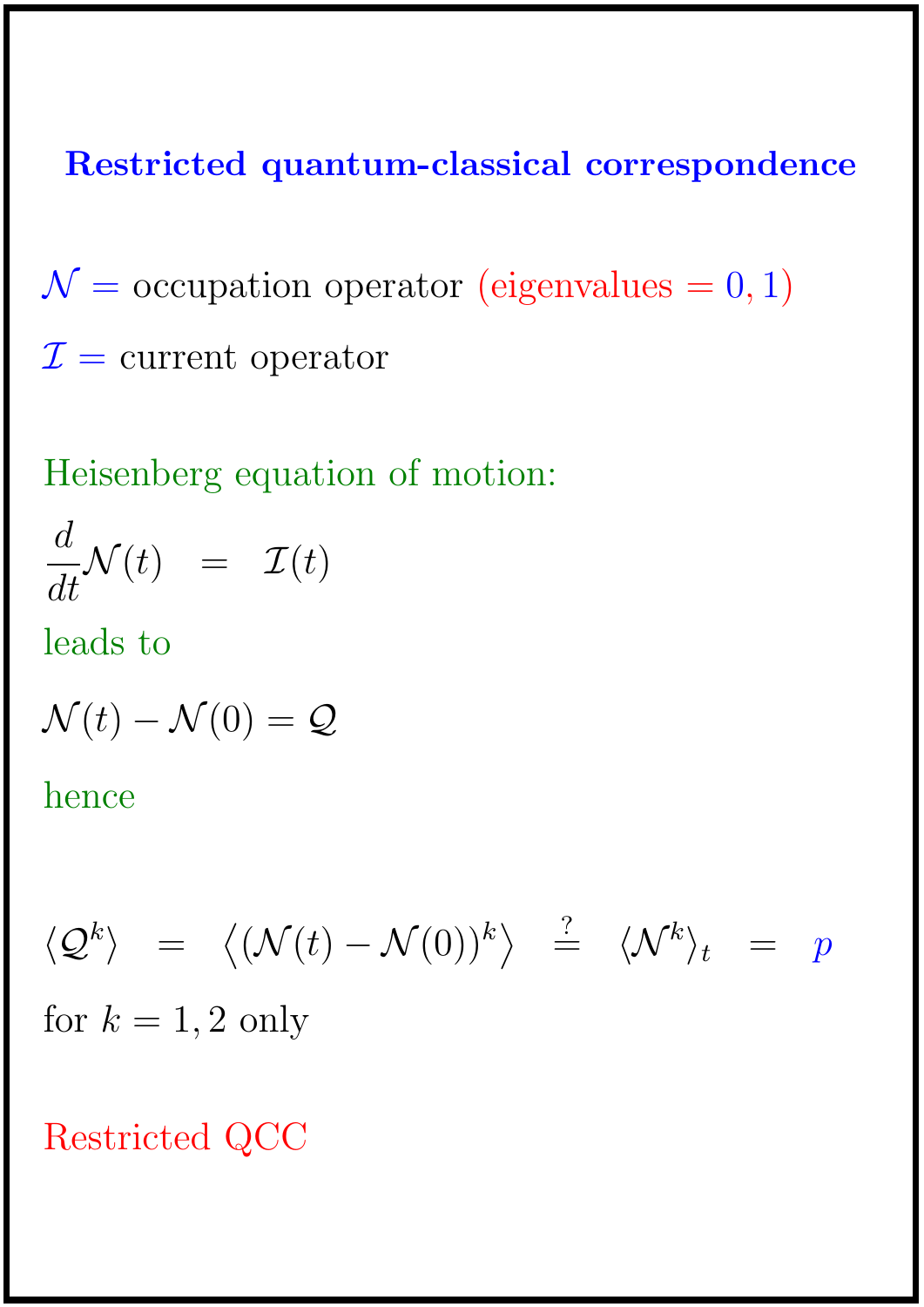# Hamiltonians for 2 and 3 site systems





$$
\mathcal{H} = \left( \begin{array}{cc} u & c \\ c & 0 \end{array} \right),
$$

$$
\begin{pmatrix}\n\end{pmatrix}, \qquad \qquad \mathcal{I} = \begin{pmatrix}\n0 & ic \\
-ic & 0\n\end{pmatrix}
$$

$$
\mathcal{H} = \begin{pmatrix} u & c_1 & c_2 \\ c_1 & 0 & 1 \\ c_2 & 1 & 0 \end{pmatrix}, \qquad \qquad \mathcal{I} = \begin{pmatrix} 0 & ic_1 & 0 \\ -ic_1 & 0 & 0 \\ 0 & 0 & 0 \end{pmatrix}
$$

$$
\mathcal{H} = \begin{pmatrix} u & \frac{(c_1+c_2)}{\sqrt{2}} \\ \frac{(c_1+c_2)}{\sqrt{2}} & 1 \end{pmatrix}, \quad \mathcal{I} = \frac{c_1}{\sqrt{2}} \begin{pmatrix} 0 & i \\ -i & 0 \end{pmatrix}
$$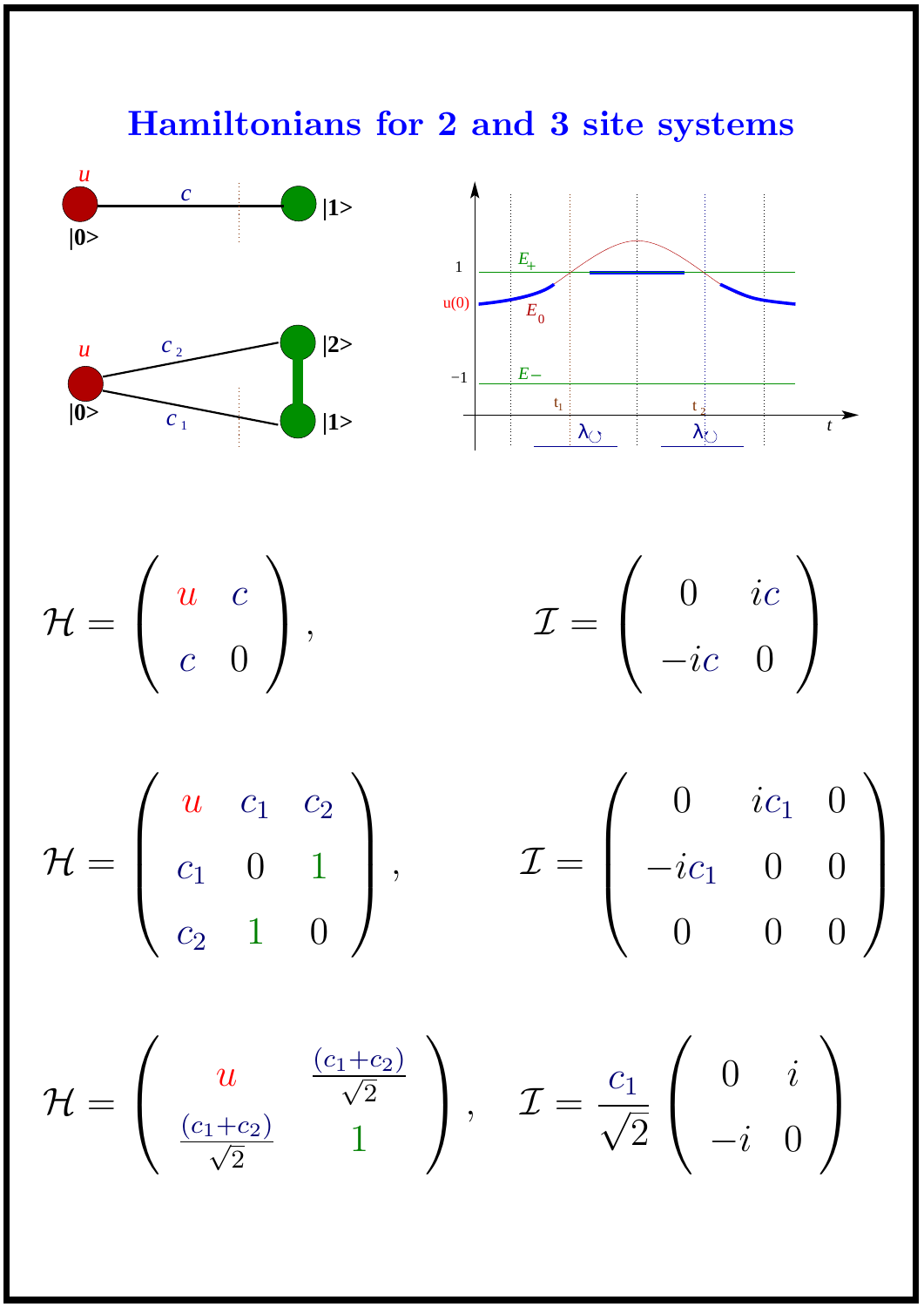#### Double path adiabatic passage

$$
\mathcal{H} = \begin{pmatrix} u(t) & c \\ c & 1 \end{pmatrix}, \qquad \mathcal{I} = \lambda \begin{pmatrix} 0 & ic \\ -ic & 0 \end{pmatrix}
$$

with effective coupling and splitting ratio

$$
c \equiv \frac{(c_1 + c_2)}{\sqrt{2}}, \qquad \lambda \equiv \frac{c_1}{c_1 + c_2}
$$

Accordingly:

 $\langle \mathcal{Q} \rangle$  =  $\lambda p$  $Var(\mathcal{Q}) = \lambda^2(1-p)p$ ✿✿✿✿✿✿✿✿✿  $\neq (1 - \lambda p)\lambda p$ 

Coherent splitting unlike probabilistic splitting of the wavepacket is "exact".

 $\lambda > 1 \Rightarrow$  The driving induces a circulating current within the ring, and illuminates the fallacy of the classical peristaltic point of view.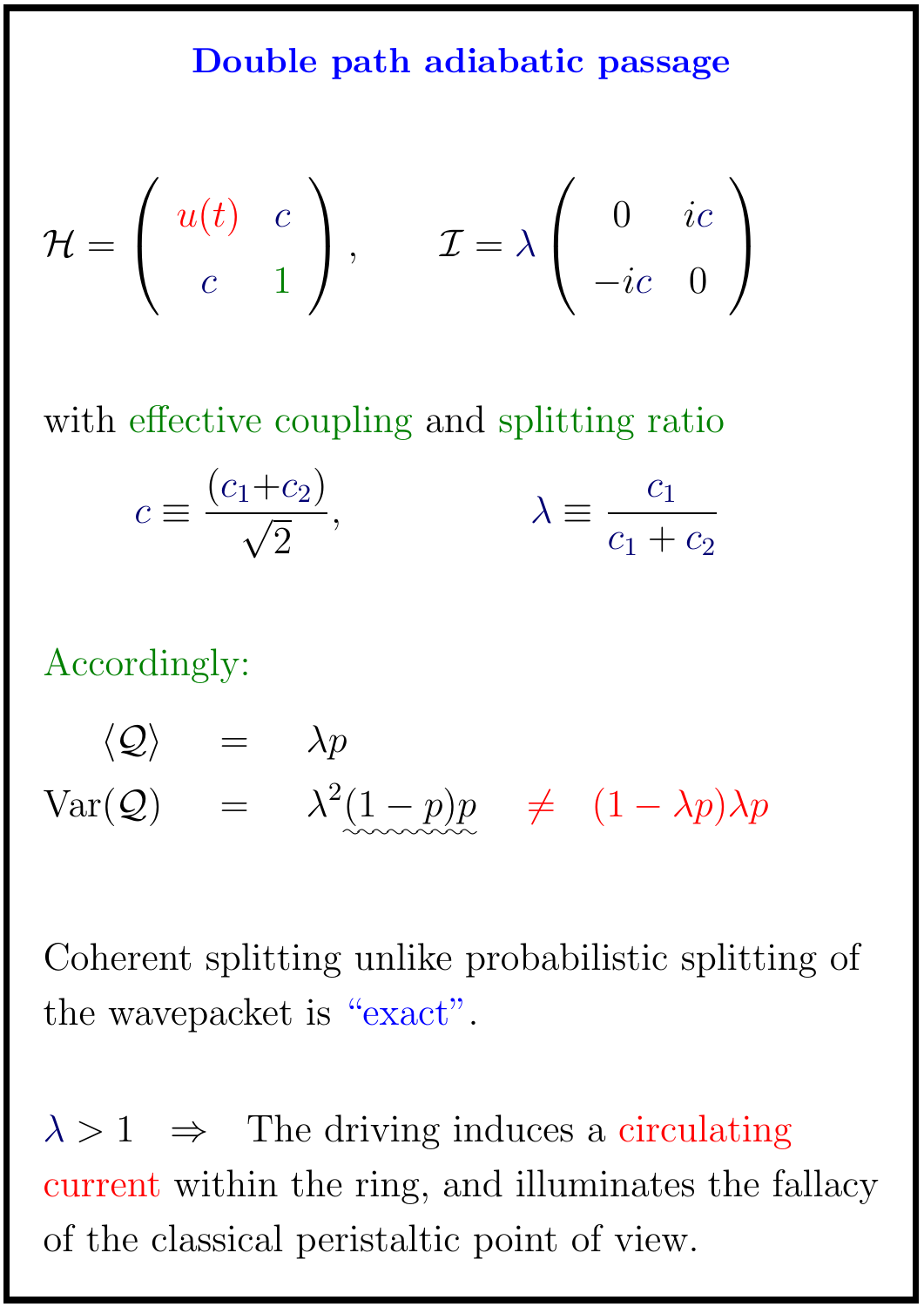#### Full stirring cycle



Due to interference the counting statistics becomes in general unrelated to the occupation statistics:

$$
p = \left| \frac{1}{2} \int_{-\infty}^{\infty} \frac{(\dot{u}/2c) e^{i\Phi(t)}}{1 + (u/2c)^2} dt \right|^2
$$

$$
\approx \left| e^{i\varphi_1} - e^{i\varphi_2} \right|^2 P_{\text{LZ}}
$$